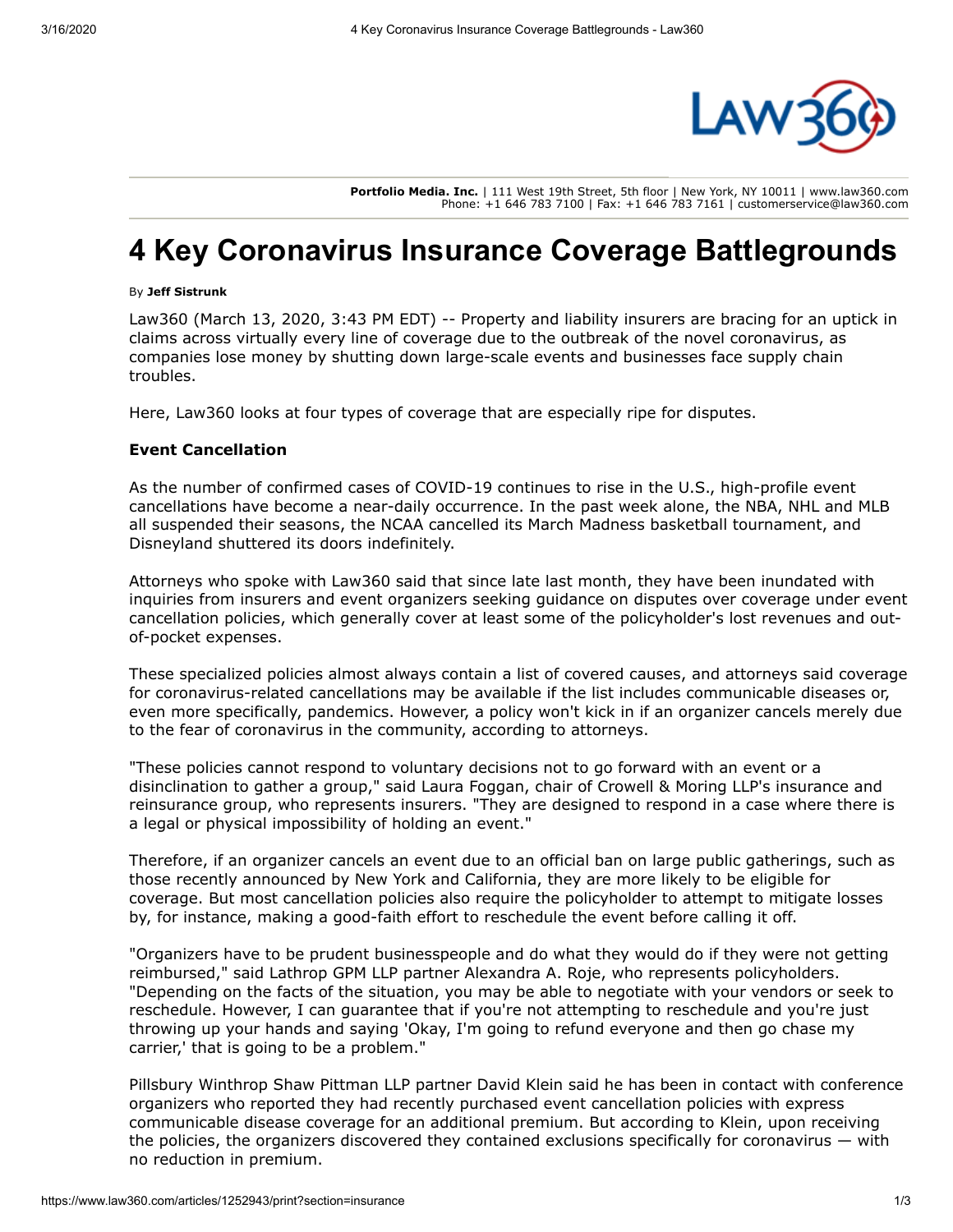"That is a violation of state insurance regulations in every jurisdiction I know of," said Klein, who counsels policyholders. "That is likely to be a litigated issue. It speaks of panic in the insurance industry that they've tried such a bait-and-switch."

#### **Business Interruption**

The COVID-19 outbreak has dealt a significant blow to the global economy, as many companies have had to temporarily shutter their own properties or experienced breaks in their supply chains.

Attorneys told Law360 that these economic woes have generated disputes over two types of commercial property insurance: business interruption coverage, which covers a policyholder's losses from having to shut down abruptly, and contingent business interruption, which kicks in when losses result from the closure of a policyholder's supplier.

For either type of insurance to apply, there must be proof of a "direct physical loss" to a property  $$ in the case of business interruption coverage, the policyholder's property, or in the case of contingent business interruption, the supplier's property.

If a property has been shuttered merely due to fears of the coronavirus, but the building remains habitable, the direct physical loss requirement won't be met, according to attorneys.

"We're shutting down as a global community not because property is impaired but because people are impaired," said [Wilson Elser Moskowitz Edelman & Dicker LLP](https://www.law360.com/firms/wilson-elser) partner Paul S. White, who represents insurers. "The practical nature is that there may be some direct physical damage or physical loss to some property, but it is probably going to be the exception to have a direct physical loss rather than the rule."

If, however, an infected person has been inside of a property and physically contaminated it, that may be enough to meet the direct physical loss requirement, attorneys said.

"The ongoing research on COVID-19 indicates it may last longer in environments that are not hospitable, so it is possible that this will be a livelier coverage issue than it has been in the past," said Klein.

Even if the initial threshold for a direct physical loss is met, though, the policyholder could run into other problems depending on the wording of their policy. Some commercial property policies with business interruption coverage contain exclusions for property damage arising from pathogens, bacteria, viruses and other disease-causing agents.

"Those may very well come into play in a scenario in which an infected person has been inside of a property, if that could somehow otherwise trigger coverage," Foggan said.

## **Workers' Compensation**

Workers' compensation insurers could soon face an influx of claims from workers who say they contracted COVID-19 while on the job.

A recent report by Michel Leonard of the nonprofit Insurance Information Institute predicted that workers' comp providers would be one of two categories of insurers to experience the greatest impact from the coronavirus pandemic, along with health insurers. According to the report, the brunt of that impact will be felt by carriers providing workers' comp coverage to hospital workers, EMTs, police officers and firefighters, as well as workers in "high-risk" sectors such as entertainment, manufacturing, transportation and retail.

Attorneys told Law360 that the success of these workers' comp claims will depend on whether the employees' exposure to the virus was sufficiently tied to their work. That test is known as "work relatedness."

"Generally speaking, cases in which an employee is exposed to coronavirus onsite likely wouldn't be considered workers' comp cases, unless the exposure was sufficiently intertwined with the job," Foggan said. "This is already true of situations in which an employee catches a cold or the flu."